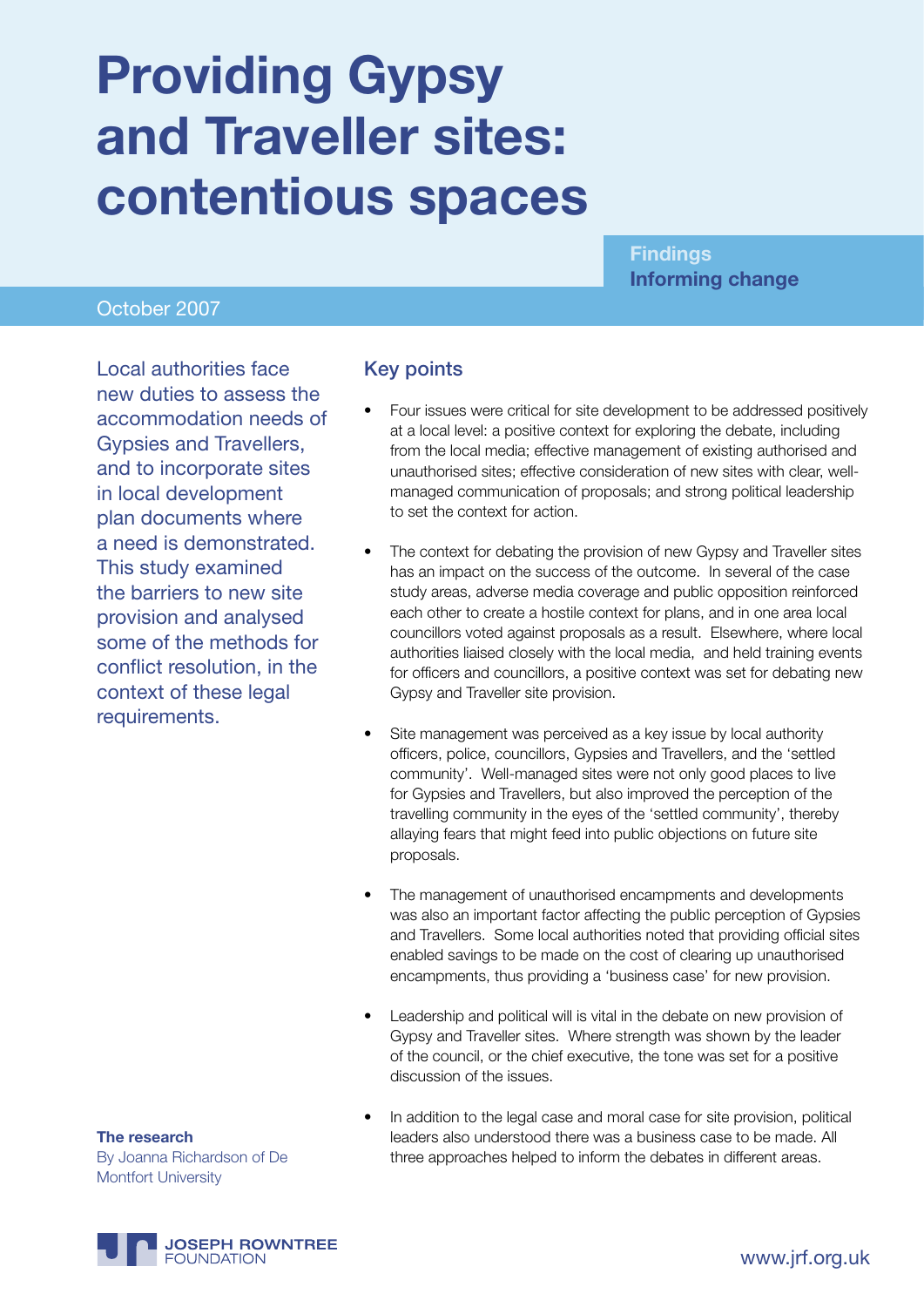# **Background**

The issue of Gypsy and Traveller site provision is often contentious and open to public opposition. Nevertheless, it is recognised that Gypsy/Traveller housing needs have sometimes been poorly addressed and new legislation has placed duties on local authorities, which should result in the provision of more Gypsy and Traveller sites. The Housing Act (2004), in conjunction with Circular ODPM 1/06, requires councils to assess the needs of Gypsies and Travellers and, via the Regional Planning Body, to include how this need will be met in local development plans.

This study sought to learn from a range of different experiences and approaches to the issue. The two key aims of the research were to find out:

- •how local authorities can plan for appropriate accommodation for Gypsies and Travellers; and
- •how the often-arising community conflict can be resolved.

#### Case study areas

Six case study local authority areas were chosen in different regions in England, covering a range of different local authority types (including single tier and two tier council areas) and rural/urban contexts and including councils at varying stages in the site development process. The six case studies (named Local Authority 1-6 here) reflected different political control along with differing Gypsy and Traveller populations and histories of site provision. Some areas had a number of councilmanaged sites with more in the pipeline, and others had no sites and no plans for sites. Only one local authority had a transit site, although another case study had already recognised a need for one in their area. The areas were also at different stages in addressing the new legal requirements for needs assessment and allocation of site provision in local development plan documents.

#### Findings from the study

There was a stark contrast in the approach and levels of political commitment to Gypsies and Travellers between some of the case studies. One had no sites and there seemed to be little engagement with the cultural issues and needs of Gypsies and Travellers. Two areas had large Gypsy and Traveller populations; one of these had a strong leader of the council and this had positively impacted on the ground; and the other had effective officers who have been proactive in disseminating its positive approach to managing sites. Of the other four areas, there was public support from politicians in two of the authorities, and the remaining two were not so vocal in supporting Gypsy and Traveller issues.

All of the case study local authority areas had issues particular to their locality but all, bar one, of the case studies had begun to engage with the need to deal with the new legislative requirements around site provision.

Overall, four key 'foundation stones' were critical in taking forward this agenda in a positive way and addressing potential opposition from the wider community. These were:

- setting a positive context for debate;
- •effective management of existing authorised and unauthorised sites;
- •effective consideration of new sites with clear, wellmanaged communication of proposals;
- •strong political leadership to set the context for action.

### Setting a positive context for debate: perception of Gypsies and Travellers

In all of the case study areas, stakeholders including local authority staff, police, councillors, health workers, education workers, Gypsies and Travellers were aware of the impact of negative media and public perceptions about Gypsies and Travellers on the outcome of proposals for new sites. Local Authority 4 witnessed this when a large hostile public meeting resulted in councillors voting against the proposals. This public perception was both informed by and reflected in the local media.

More proactive approaches were seen in other areas. In particular, Local Authority 5 had a process of liaising with the local media and of training local councillors and staff, in order to tackle prejudices and disseminate facts about Gypsies and Travellers, leading to a more positive tone in local debates.

The research found that to be successful in setting a positive context it was necessary for councils to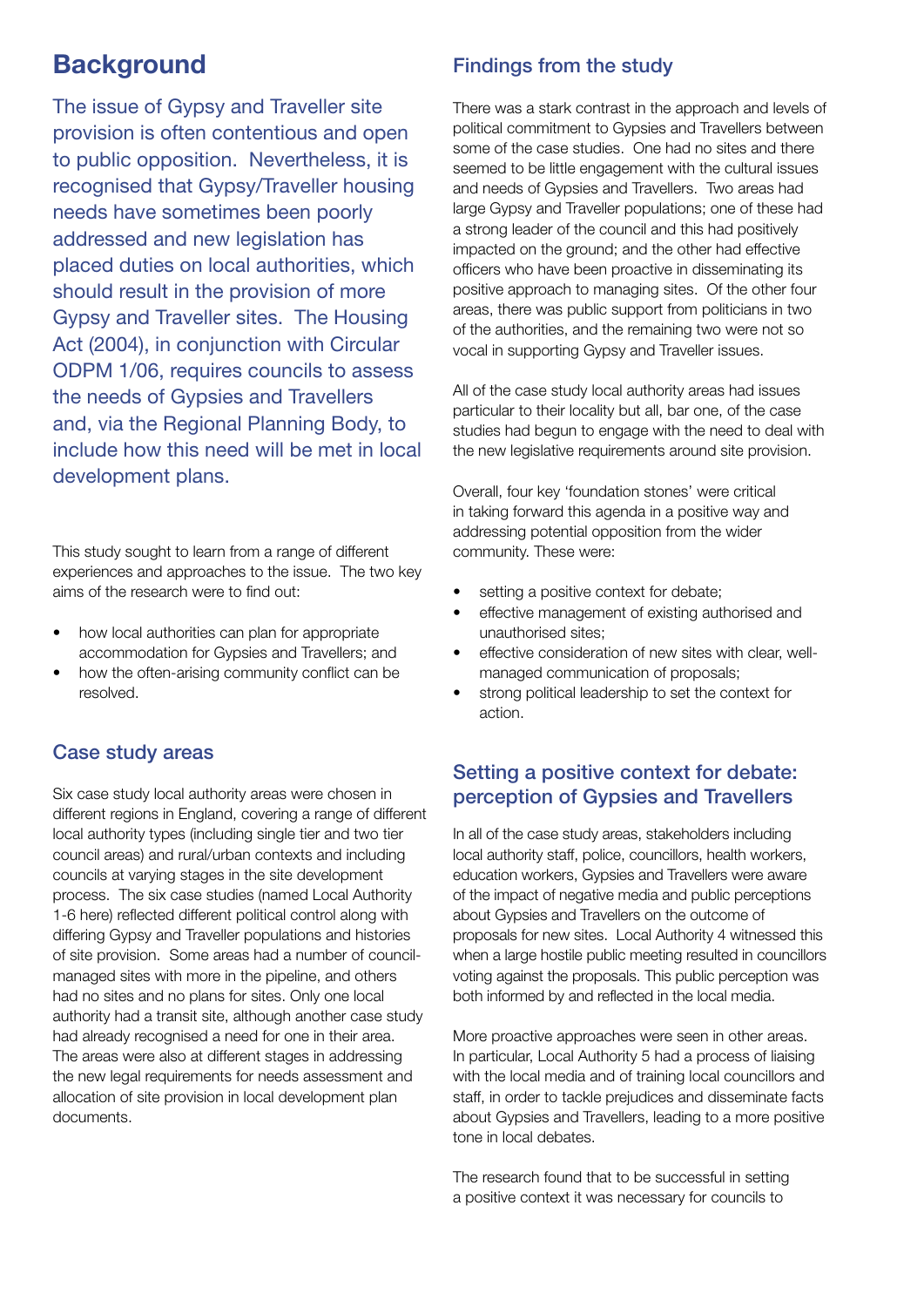address the public and local media perceptions of Gypsies and Travellers and set a positive tone to inform discussion and decision making on future site provision.

# Effective management of authorised and unauthorised sites

The six case study areas had a range of approaches to site management and differing existing site provision. A key issue was how local authorities dealt with unauthorised sites while ensuring authorised sites were well serviced and managed. This involved utilising their differing roles of liaising with and providing services to Gypsy and Traveller communities and taking enforcement action on unauthorised encampments and developments.

In Local Authority 5 a strong relationship had been established between the council's management team and local Gypsies and Travellers and the council suggests that taking an even-handed 'firm but fair' approach had enabled them to successfully combine liaison and 'enforcement'. This approach included supportive provision, for example Supporting People agreements being made with Gypsy/Traveller families and their children, quick repairs on site and proactive site management, but also, where necessary, firm action on disputes and on a particular unauthorised encampment.

A firm approach was also taken by Local Authority 6 in relation to unauthorised encampments. Detailed records were taken of where people pitched illegally, including records of registration numbers and caravan details. Whilst on the one hand this can be seen as a method of monitoring and control, photographing recently vacated encampments had also served to disprove cases where public complaints have been made about the Gypsies and Travellers who had stopped there. Alongside this, Local Authority 6 offered outreach services to authorised, and some unauthorised, sites.

Where existing sites are well managed, and seen to be well managed, this can lead to a more positive local understanding of Gypsies and Travellers and helps the community to trust the council when it proposes new sites. Where unauthorised sites are managed appropriately this also helps to build trust with all members of the local community.

#### Effective consideration of new sites

There are examples of good practice in the progression of new sites for Gypsies and Travellers through the local planning process, both in the case study authorities and in other local authorities.

The case studies in this research reflected a range of approaches, with mixed success. Local consultation strategies, communications plans and site selection criteria all varied in their complexity and effectiveness. At one extreme, Local Authority 4 had failed to manage the consultation process on proposals for two sites effectively. Letters were sent to a very large group of local people, and the individuals presumed to have an interest in the plans grew to an unmanageable number. Questions and answers were dealt with at a meeting with a huge public delegation, and a hostile atmosphere fed into opposition and hostile community responses, which deterred council members from progressing the proposals for the new sites.

By contrast, in a local authority outside the six case study areas, questions and answers were dealt with comprehensively ahead of a public meeting in written letters, often addressing individual concerns; this addressed objections that might have been raised at the face-to-face consultation events.

Site selection criteria also vary between authorities. One of the case studies suggested the key criterion was whether Gypsies and Travellers said they would like to live in the suggested location. Other authorities have used a range of weighted criteria that attempt to examine physical attributes of the land and accessibility to services, coupled with feasibility studies on the suitability of the land for development.

Local Authority 6 was the only case study to have already identified sites for Gypsy and Traveller communities in its existing Local Plan, following a detailed and comprehensive consultation exercise. This process included discussions with all local stakeholders. The consultation and deliberation on the final recommendations took 1,200 hours in all. It had also had plans approved for the redevelopment of one of its existing sites; the plans for this site were devised in consultation with Gypsies and Travellers, and have been cited as an example of good site design by the Government.

Effective consideration of new sites, with clear and simple criteria for new site selection, is important. Effective communication policies are then needed to convey these criteria to the public and encourage buyin and support.

# Strong leadership and political will

The research highlighted the importance of strong political leadership by council leaders, with support from chief executive officers; and multi-agency leadership, for instance, with support from the police, health and